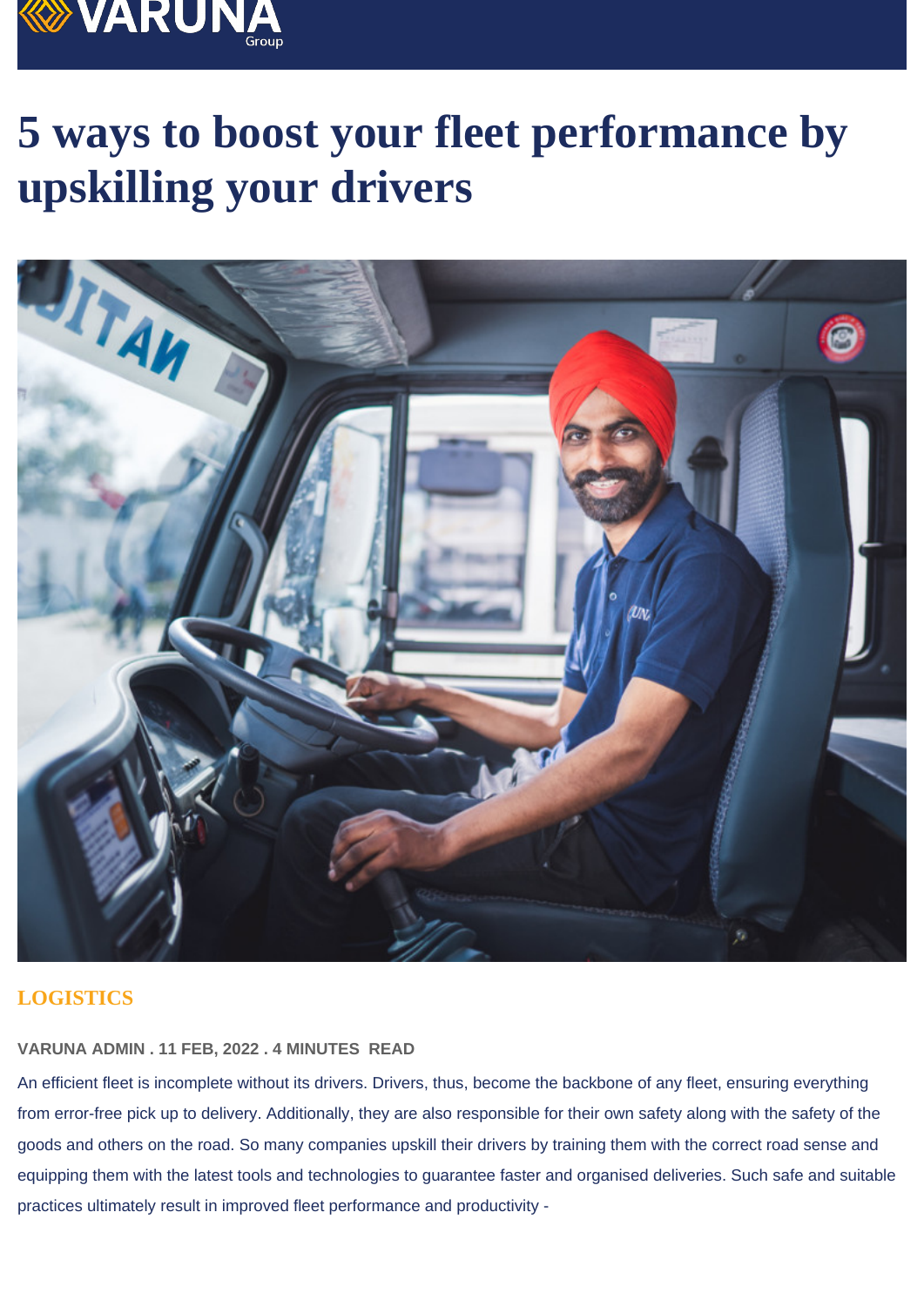

#### **1. Onboarding Training**

It is essential to educate and train drivers, so they perform better. Many companies conduct onboarding training for their drivers to provide first-aid training, tiredness and fatigue management, defense training, road-sense, and safety awareness. This training enables drivers to practice defensive driving, causing minimal damage to themselves, their surroundings and the goods. Drivers then become equipped to pick up and deliver goods safely in time by maximizing their route productivity, thereby improving fleet performance.

#### **2. Utilising Technology**

Introducing and integrating technology can improve fleet performance. Latest tools and technologies like GPS tracking, telematics, and cameras help drivers become aware of the speed limits in different areas and prevent and manage potential delays by choosing the route with minimum traffic and the estimated arrival time. With fewer delays in deliveries and efficient fuel consumption, fleet performance improves.

For example, Varuna Group uses polygon geo-fencing at driver houses for effective vehicle tracking and maximum visibility. Additionally, an android phone based Varuna Next App built by the company for their in-house operations offers training videos at identified milestones to reinforce the correct protocol. A video/voice message notifies the driver and the control tower in case of speeding, tailgating, etc.

#### **3. Prioritising Preventive Maintenance**

Drivers must be aware of the preventive measures needed to ensure the smooth functioning of their vehicles without any breakdown. Regular inspections and checks can ensure that the vehicles operate smoothly. This also increases the vehicle's longevity, making it less prone to future wear and tear.

Companies, like Varuna Group, conduct knowledge-sharing sessions for their drivers by inviting maintenance teams to lead sessions on particular areas like tyres, suspensions, etc. The company's fleet maintenance portal ensures that its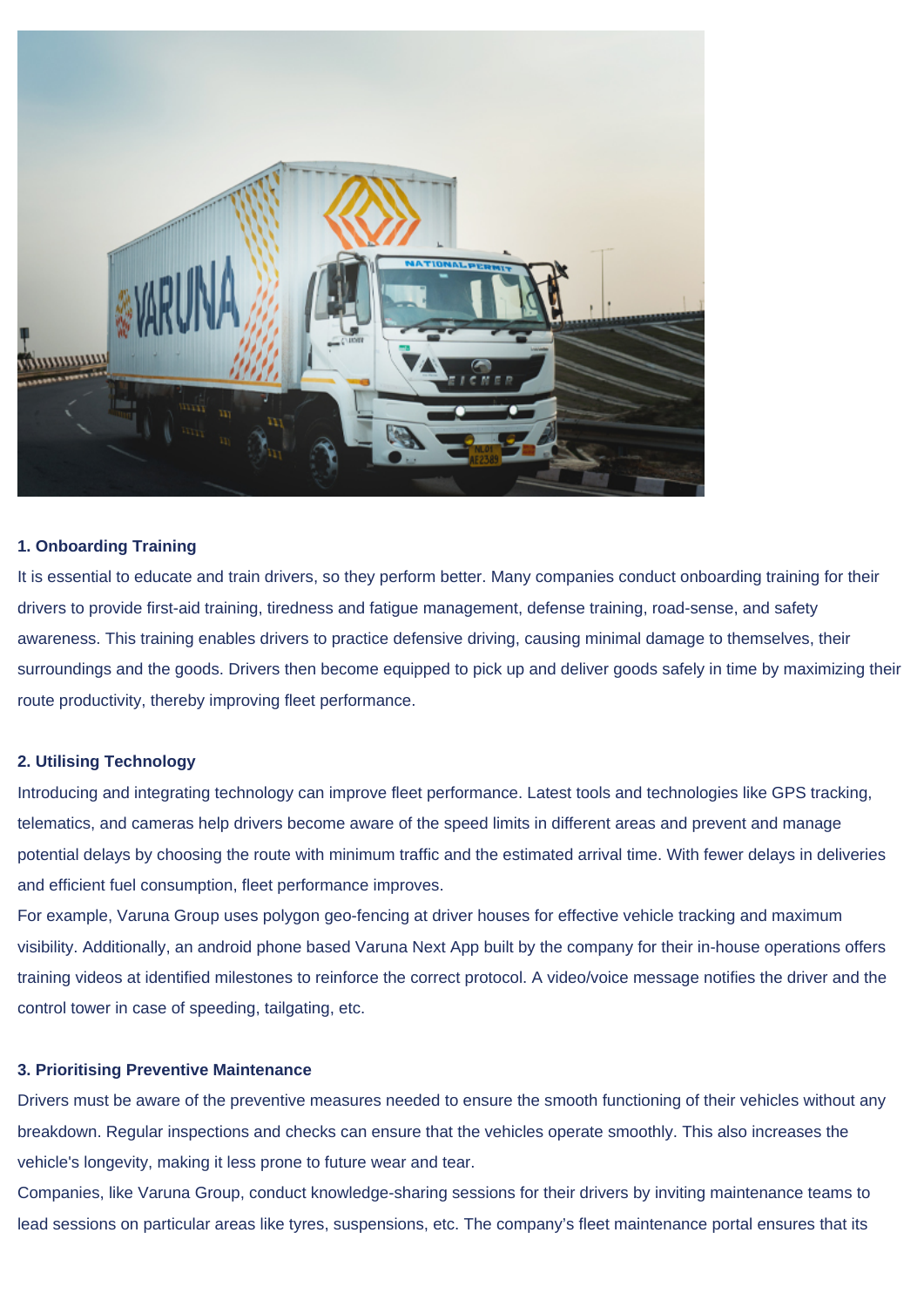trucks are in their best condition by following a 27-point checklist after every trip. This helps identify any possible servicing or maintenance that the trucks might require. Varuna Group also has five leading-edge Maintenance, Repair and Overhaul (MRO) hubs strategically located across the country. A team of skilled technical experts support these OEM-certified provisions to ensure that all vehicles used for consignments are in perfect condition at all times.



## **4. Fostering a Culture of Safety**

Safe drivers guarantee not only their own safety but also the safety of others on the road. Companies should constantly upskill their drivers and create a culture of safety by organising safety seminars and workshops and ensuring that vehicles are up-to-date with insurance, registration and inspection. Companies can also go a step further and provide health checkups and insurances for their drivers to ensure their safety and well-being.

For instance, Varuna Group organises regular health checkups for its drivers and provides them with healthy food at subsidised rates. The company also trains its drivers with safety protocols and tips.

#### **5. Rewarding Drivers**

Companies can introduce reward programmes to reinforce safe and sound behaviour and practices amongst their drivers. To ensure that the programme works effectively, companies must first set achievable and measurable targets and then train and educate their drivers on fulfilling the goals. Drivers who practise safe driving habits, utilise technology efficiently and achieve their targets (timely deliveries, safe deliveries, etc.) can be rewarded with bonuses, gift cards, or other perks. This will provide drivers with the incentive to work better, resulting in improved fleet performance.

Timely deliveries are incentivised at Varuna Group. The company also appreciates drivers who overshoot their targets by rewarding them for every extra mile.

#### **Conclusion**

Drivers play an integral role in any fleet. Drivers who are well-equipped and trained are likely to help companies reduce